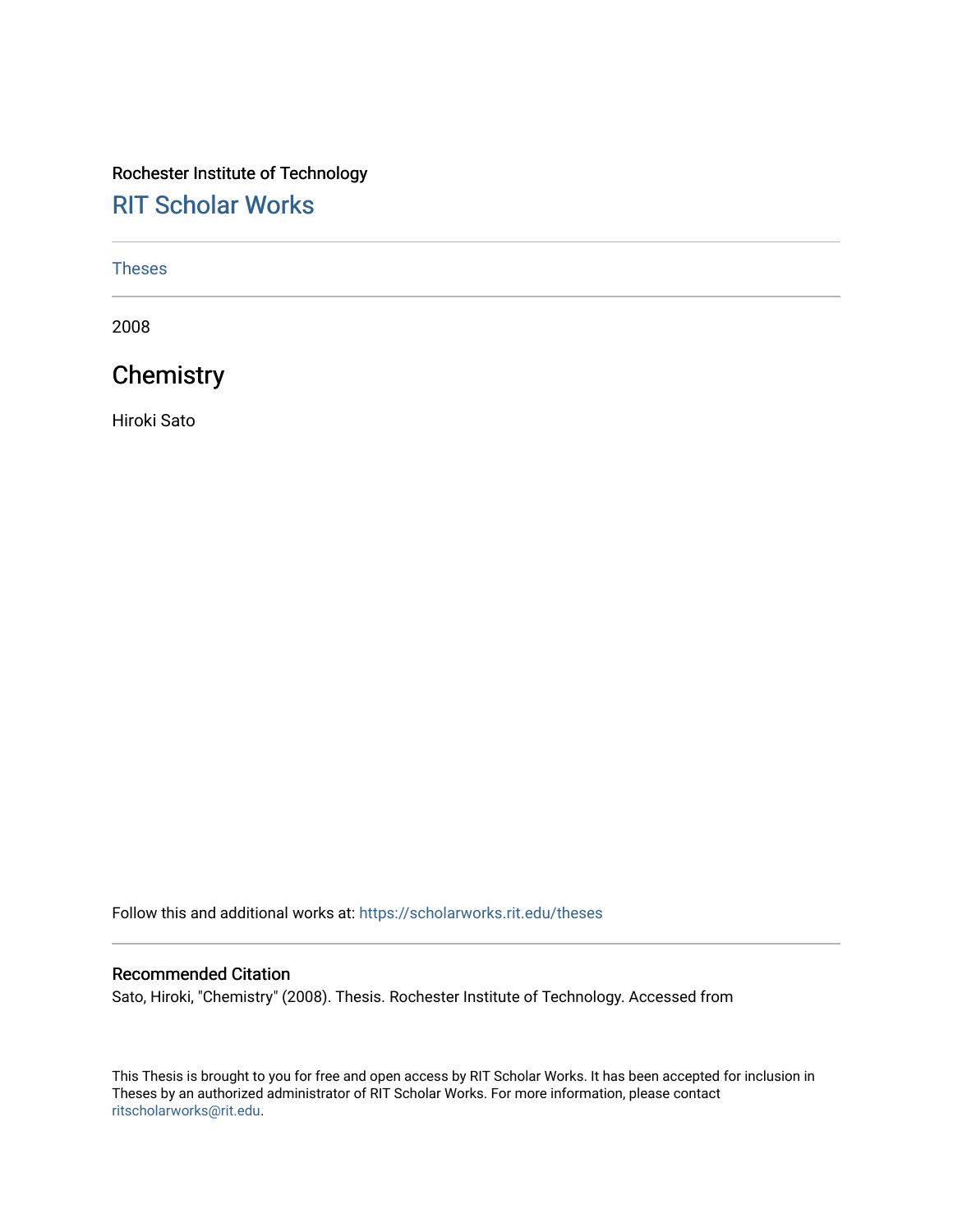### **"Chemistry" Treatment**

| <b>Working Title: Chemistry</b> |                    | <b>Start Date:</b>                | May 14, 2007      |
|---------------------------------|--------------------|-----------------------------------|-------------------|
| <b>Producer:</b>                | Hiroki Sato        | <b>End Date:</b>                  | February 22, 2008 |
| Advisor:                        | Prof. Nancy Beiman | <b>Running Time:</b> Five minutes |                   |
| <b>Budget:</b>                  | \$134              | Release Format: DV / DVD          |                   |

#### **Abstract**

 There is a beaker filled with a solution under a light bulb capable of various light color and intensity in an experimental laboratory. When the light turns on a chemical reaction occurs that alters the appearance of the solution, which responds to the intensity and specific frequency of the light (catalyst).

This animation of the chemical reaction with music suggests a romantic emotional reaction of the solution to the light bulb.

## **Synopsis**

 The light turns on above a glass beaker filled with solution. The light is colored blue. A small crystal forms in the solution while some tiny colloidal substances also appear and float inside the solution. As the light increases its intensity, the small crystal moves slowly with circular motion, rotates, floats and stops occasionally. The movement is dance-like and varies in tempo with the music.

As light become more intense, the crystal slowly rises toward the surface of the solution. It begins to grow and forms a long chain similar to a ladder toward the light source by duplicating itself and connects one after another. The crystal chain reaches for the light source but is not stable and struggles upward. When, the growth is about half way to the source the light color changes gradually to green. The crystal chain collapses, breaking into pieces and dissolving into the solution.

 The color of the light changes from green to yellow and the colloidal substances get denser and become dominant in the solution.

The light suddenly changes color to orange. The colloidal substances decrease rapidly and a crystal forms and floats upward toward a light source

1